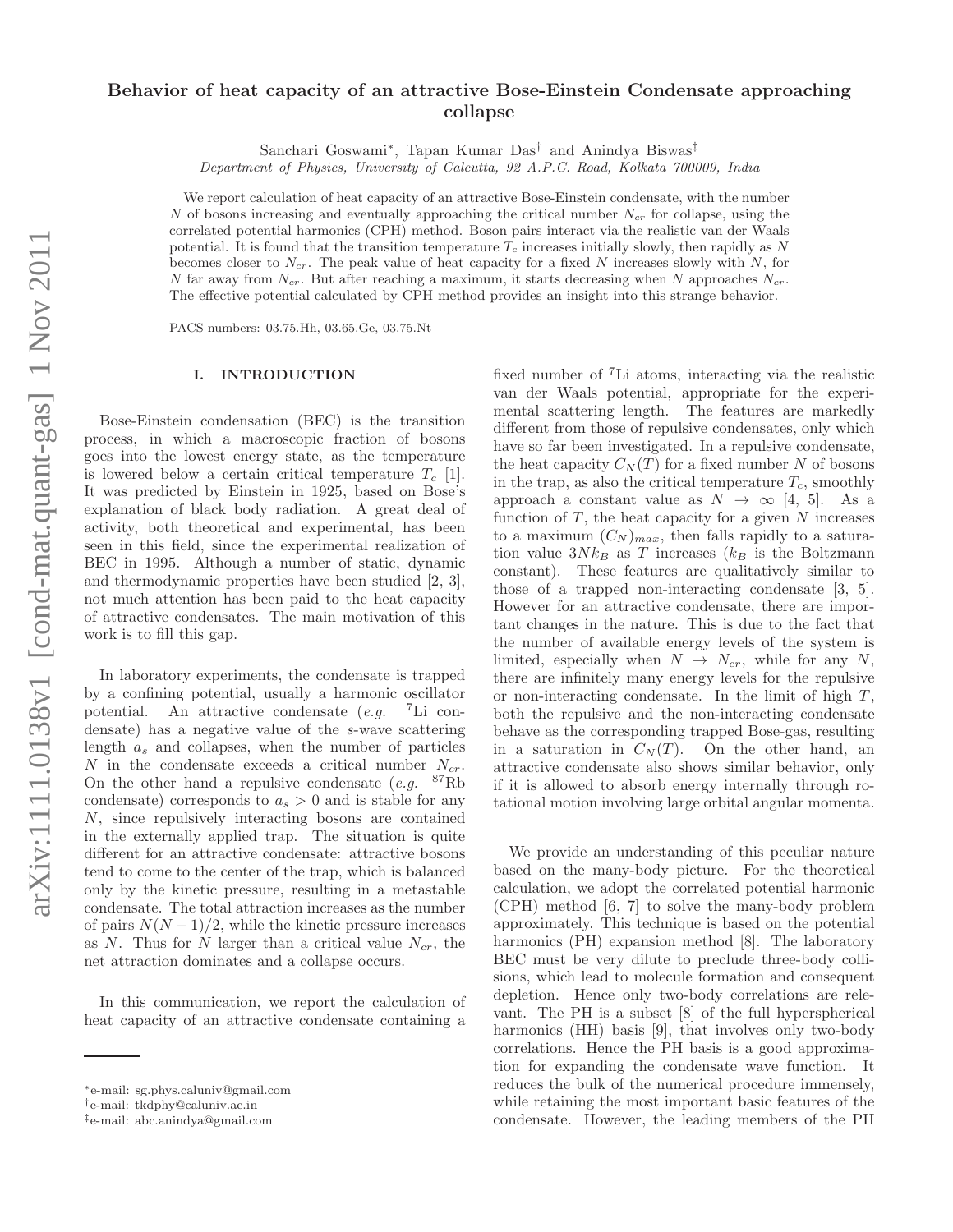basis do not have the correct short separation behavior of the interacting Faddeev component. This causes a very slow rate of convergence of the PH expansion basis. To correct for this, we include a short-range correlation function in the expansion basis. This correlation function is obtained as the zero-energy solution of the two-body Schrödinger equation [7]. It is a correct representation of the short separation behavior and also incorporates the  $s$ -wave scattering length,  $a_s$ , through its asymptotic behavior [3]. The technique has been shown to reproduce known results, both experimental and theoretical [10]. These include the following: ground state properties (energy, wave function, condensate size, one-body density, pair-correlation, etc.) as also multipolar moments of both repulsive and attractive condensates, correct prediction of the critical number and collapse scenario of attractive condensates, thermodynamic properties of repulsive condensates, properties of condensates in finite traps, etc.

We can understand the behavior of heat capacity of attractive condensates in terms of the energy levels of the system produced by the CPH method. This method generates an effective potential in which the condensate moves. For an attractive condensate, the effective potential has a metastable region (MSR), separated from a deep well on the inner side by an intermediate finite barrier. A finite number of energy levels are supported by the MSR. As the number  $N$ of atoms increases, the MSR shrinks and the number of energy levels reduce drastically. As temperature increases, particles are distributed in higher energy levels, according to Bose distribution formula. Thus at low temperatures the internal energy and  $C<sub>N</sub>(T)$  increase with temperature. At higher temperatures, the bosons have fewer levels to occupy, causing  $C<sub>N</sub>(T)$  to differ from the repulsive case. There is also a dominant effect of the drastically reducing number of energy levels as  $N \to N_{cr}$ .

The paper is organized as follows. For easy readability and to introduce our notations, we briefly review the correlated potential harmonic method in Section II. Section III provides our numerical procedure. Results and discussion are presented in Section IV. Finally we draw our conclusions in Section V.

# II. CORRELATED POTENTIAL HARMONICS (CPH) METHOD

We adopt the correlated potential harmonics method [6, 7] to solve the many-body problem of the BEC. We briefly recapitulate the technique in the following. Interested readers can find details in the cited references.

For the relative motion of a system of  $N$  identical spin-

less bosons, we introduce  $(N-1)$  Jacobi vectors

$$
\vec{\zeta}_i = \sqrt{\frac{2i}{i+1}} \left( \vec{x}_{i+1} - \frac{1}{i} \sum_{j=1}^i \vec{x}_j \right), \quad (i = 1, ..., N-1),
$$
\n(1)

where  $\vec{x}_i$  is the position vector of the *i*-th particle. The Schrödinger equation governing the relative motion of the system trapped in a harmonic well, is

$$
\left[ -\frac{\hbar^2}{m} \sum_{i=1}^{N} \nabla_{\vec{\zeta}_i}^2 + V_{trap}(\vec{\zeta}_1, ..., \vec{\zeta}_N) + V(\vec{\zeta}_1, ..., \vec{\zeta}_N) - E_R \right] \psi(\vec{\zeta}_1, ..., \vec{\zeta}_N) = 0, \qquad (2)
$$

where  $\mathcal{N} = N - 1$  and the trapping potential  $V_{trap}$  and the interatomic interaction V are expressed in terms of the Jacobi vectors. The energy of the relative motion is  $E_R$ . Next, we introduce hyperspherical variables corresponding to the set of  $N$  Jacobi vectors. First, a hyperradius is defined as

$$
r = \left[\sum_{i=1}^{N} \zeta_i^2\right]^{\frac{1}{2}}.\tag{3}
$$

The remaining set of  $(3\mathcal{N} - 1)$  'hyperangles' consists of 2N polar angles of N Jacobi vectors and  $(N-1)$  angles defining their relative lengths [9]. In the hyperspherical harmonics expansion method (HHEM)  $\psi$  is expanded in the complete set of hyperspherical harmonics (HH), which are the eigenfunctions of the grand orbital operator [hyperangular part of the  $\mathcal N$  dimensional Laplace operator, given by the sum in the first term of Eq. (2)] [9]. Substitution of this in Eq. (2) and projection on a particular HH result in a set of coupled differential equations. Imposition of symmetry of the wave function and calculation of the matrix elements become increasingly difficult and tedious as N increases. In addition, the degeneracy of the HH basis increases very rapidly [9] with the increase in the grand orbital quantum number K. Hence a convergent calculation using HHEM with the full HH basis is extremely computer intensive and unmanageable for  $N > 3$ . This is the price one pays for keeping all many-body correlations in  $\psi$ .

However all these complications can be avoided and a much simpler computational procedure can be formulated for the laboratory BEC, which is designed to be extremely dilute (typical number density is  $\sim 10^{15}$  cm<sup>-3</sup>) in order to avoid recombination through three-body collisions. Thus three-body correlations and three-body forces are totally negligible. We can then express  $\psi$  as a sum of two-body Faddeev component  $\psi_{ij}$  for the  $(ij)$ interacting pair [8]

$$
\psi = \sum_{i,j>i}^{N} \psi_{ij}(\vec{r}_{ij}, r). \tag{4}
$$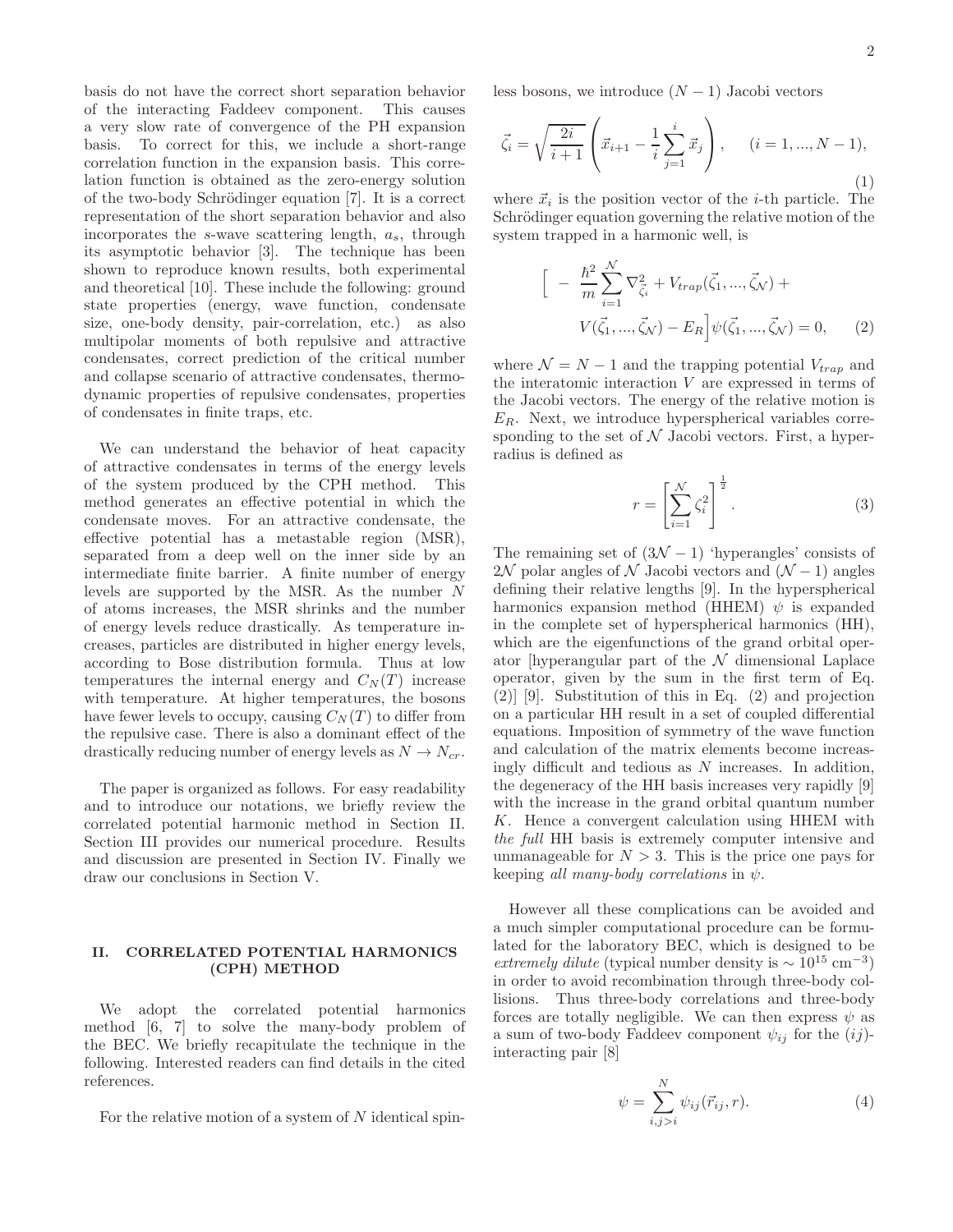Note that the assuption of two-body correlations only makes  $\psi_{ij}$  a function of the pair separation vector and the hyperradius only. One can then expand  $\psi_{ij}$  in a subset of HH, called the potential harmonics (PH) subset, which is sufficient for the expansion of the interaction potential  $V(\vec{r}_{ij})$  as a function in the hyperangular space for the  $(ij)$ -partition. Since the labeling of the particles is arbitrary, we can choose  $\vec{r}_{ij} = \vec{\zeta}_{\mathcal{N}}$ . Then the corresponding PH,  $\mathcal{P}_{2K+l}^{lm}(\Omega_{\mathcal{N}}^{ij})$  (the argument is the full set of hyperangles for the  $(ij)$ -partition) is independent of  $\{\vec{\zeta}_1,\ldots,\vec{\zeta}_{\mathcal{N}-1}\}\$  and a simple analytic expression is possible [8]. Expansion of the Faddeev component in the PH basis reads

$$
\psi_{ij}(\vec{r}_{ij},r) = r^{-\frac{(3\mathcal{N}-1)}{2}} \sum_{K} \mathcal{P}_{2K+l}^{lm}(\Omega_{\mathcal{N}}^{ij}) u_K^l(r), \quad (5)
$$

where  $\mathcal{P}_{2K+l}^{lm}(\Omega_N^{ij})$  is a potential harmonic [8]. The rdependent factor in front is included to remove the first derivative with respect to r. Substitution of this expansion in the Faddeev equation for the  $(ij)$ -partition

$$
(T + V_{trap} - E_R)\psi_{ij} = -V(r_{ij}) \sum_{k,l > k}^{N} \psi_{kl},
$$
 (6)

[where  $T = -\frac{\hbar^2}{m}$  $\frac{\hbar^2}{m} \sum_{i=1}^{N} \nabla_{\vec{\zeta}_i}^2$  and projection on the PH corresponding to the  $(ij)$ -partition give a set of coupled differential equations in  $r$ . Note that any realistic two-body potential,  $V(\vec{r}_{ij})$  can be used. A realistic interatomic potential has a very strong repulsion (arising from the nucleus-nucleus repulsion) at very short separations. Consequently, corresponding  $\psi_{ij}$  must be vanishingly small for small values of  $r_{ij}$ . But the leading PH (corresponding to  $K = 0$ ) in the expansion in Eq. (5) is a constant and does not have this behavior. Hence convergence of the expansion in Eq. (5) will be very slow. To improve the rate of convergence, we include a shortrange correlation function  $\eta(\vec{r}_{ij})$  in the expansion basis, so that Eq. (5) is replaced by

$$
\psi_{ij}(\vec{r}_{ij},r) = r^{-\frac{(3\mathcal{N}-1)}{2}} \sum_{K} \mathcal{P}_{2K+l}^{lm}(\Omega_{\mathcal{N}}^{ij}) u_{K}^{l}(r) \eta(\vec{r}_{ij}). \tag{7}
$$

The short-range correlation function is chosen to have the expected behavior of  $\psi_{ij}(\vec{r}_{ij}, r)$  for small  $r_{ij}$  in the following manner. The small  $r_{ij}$  behavior of  $\psi_{ij}$  will be that of a zero-energy pair interacting via  $V(\vec{r}_{ij})$ , since the energy of the interacting pair is practically zero. We obtain  $\eta(\vec{r}_{ij})$  by solving the zero-energy two-body Schrödinger equation

$$
-\frac{\hbar^2}{m} \frac{1}{r_{ij}^2} \frac{d}{dr_{ij}} \left( r_{ij}^2 \frac{d\eta(r_{ij})}{dr_{ij}} \right) + V(r_{ij})\eta(r_{ij}) = 0. \tag{8}
$$

Inclusion of the short-range correlation function  $\eta(\vec{r}_{ij})$ enhances the rate of convergence greatly, which has been checked in our numerical calculation.

The laboratory BEC is very dilute; hence the average separation of the atoms is very large compared with the range of interatomic interactions. Moreover, the atoms scatter with almost zero energy. Hence the effective two-body interaction is represented by the s-wave scattering length  $a_s$ . In our calculation, we take  $V(\vec{r}_{ij})$  to be the van der Waals potential with a hard core:  $V(\vec{r}_{ij}) = -\frac{C_6}{r_{ij}^6}$  for  $r_{ij} \ge r_c$  and  $=\infty$  for  $r_{ij} < r_c$ . The correlation function obtained by solving Eq. (8) quickly attains its asymptotic form  $C(1 - \frac{a_s}{r_{ij}})$  for large  $r_{ij}$ . The asymptotic normalization is chosen to make the wavefunction positive at large  $r_{ij}$ . The hard core radius  $r_c$  is adjusted so that the calculated  $a_s$  is the actual experimental value of the scattering length [3]. This procedure assures that the realistic two-body interaction appropriate for the condensate has been incorporated.

Substitution of the expansion, Eq. (7) in Eq. (6) and projection on the PH corresponding to the  $(ij)$ -partition result in

$$
\begin{aligned}\n&\Big[ -\frac{\hbar^2}{m} \frac{d^2}{dr^2} + \frac{\hbar^2}{mr^2} \{ \mathcal{L}(\mathcal{L} + 1) + 4K(K + \alpha + \beta + 1) \} \\
&+ V_{trap}(r) - E_R \Big] U_{Kl}(r) \\
&+ \sum_{K'} f_{Kl} V_{KK'}(r) f_{K'l} U_{K'l}(r) = 0,\n\end{aligned} \tag{9}
$$

where  $U_{Kl}(r) = f_{Kl}u_K^l(r)$ ,  $\mathcal{L} = l + \frac{3N-6}{2}$ ,  $\alpha = \frac{3N-8}{2}$ ,  $\beta =$  $l + \frac{1}{2}$ , l being the orbital angular momentum contributed by the interacting pair.  $f_{Kl}^2$  is a constant representing the overlap of the PH for interacting partition with the full set of all partitions, which can be found in Ref. [8]. The correlated potential matrix element  $V_{KK'}(r)$  is given by [7]

$$
V_{KK'}(r) = (h_K^{\alpha\beta} h_{K'}^{\alpha\beta})^{-\frac{1}{2}} \int_{-1}^{+1} \left\{ P_K^{\alpha\beta}(z) V\left(r\sqrt{\frac{1+z}{2}}\right) \right\}
$$

$$
P_{K'}^{\alpha\beta}(z) \eta\left(r\sqrt{\frac{1+z}{2}}\right) W_l(z) \Big\} dz. \tag{10}
$$

Here  $h_K^{\alpha\beta}$  and  $W_l(z)$  are respectively the norm and weight function [11] of the Jacobi polynomial  $P_K^{\alpha\beta}(z)$ . Note that the inclusion of the short-range correlation function,  $\eta(r_{ij})$  makes the PH basis non-orthogonal. Numerical solution of Eq. (8) shows that  $\eta(r_{ij})$  differs from a constant value only in a small interval of small  $r_{ij}$  values. Hence the dependence of the overlap  $\langle \mathcal{P}_{2K+l}^{lm}(\Omega_N^{(ij)}) | \mathcal{P}_{2K+l}^{lm}(\Omega_N^{(kl)}) \eta(r_{kl}) \rangle$  on the hyperradius  $r$  is quite small. Disregarding derivatives of this overlap with respect to the hyperradius, we approximately get Eq. (9), with  $V_{KK'}(r)$  given by Eq. (10). The effect of the overlap being different from unity is represented by the asymptotic constant C of  $\eta(r_{ij})$ . The emerging physical picture is: the effective interaction between pairs of atoms at very low energy becomes  $V(r_{ij})\eta(r_{ij}).$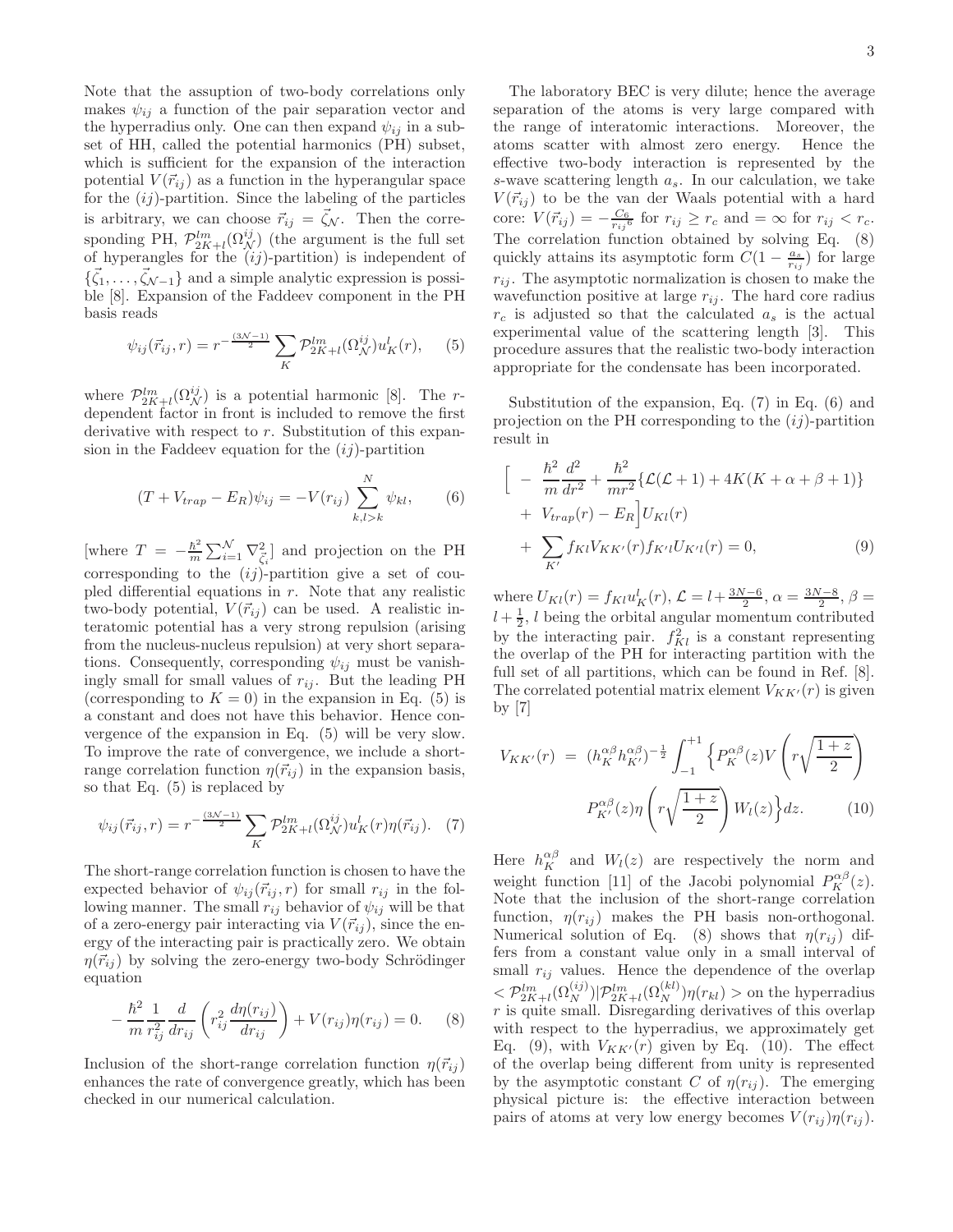This is justified, since at very low kinetic energy, the atoms have a very large de Broglie wave length and do not approach each other close enough to "see" the actual interatomic interaction. In the limit of zero energy, the scattering cross section becomes  $4\pi |a_s|^2$  and the effective interaction is governed by the s-wave scattering length  $a_s$ , through the asymptotic form of  $\eta(r_{ij})$ .

Introduction of the PH basis and inclusion of the short-range correlation function, referred to as the correlated potential harmonic (CPH) method, simplifies the many-body problem dramatically. A fairly fast computer code can solve Eq. (9) with upto 15000 particles in the condensate. This technique has been tested against known results, both experimental ones and theoretical ones calculated by other authors, for repulsive as well as attractive condensates [6, 7, 10].

#### III. NUMERICAL PROCEDURE

# A. Solution of coupled equations

Although Eq. (9) can be solved by an exact numerical technique using the Numerov method, we adopt the hyperspherical adiabatic approximation (HAA) [12], which apart from simplifying the computations greatly, provides an effective potential in the hyperradial space, in which the condensate moves. This effective condensate potential provides a physical picture for the internal mechanism of the condensate.

In the HAA, one assumes that the hyperangular motion is much faster than the hyperradial motion, since the latter corresponds to the breathing mode. Therefore, one can solve the former adiabatically for a fixed value of  $r$  and obtain the solution as an effective potential for the hyperradial motion, as in Born-Oppenheimer approximation. The hyperangular motion is solved by diagonalizing the potential matrix  $V_{KK'}(r)$  together with the hyper-centrifugal potential [second term of Eq. (9)]. The lowest eigenvalue  $\omega_0(r)$  [corresponding eigen column vector being  $\chi_{K0}(r)$ , is the effective potential for the hyperradial motion [12]:

$$
\[ -\frac{\hbar^2}{m} \frac{d^2}{dr^2} + \omega_0(r) + \sum_K |\frac{\chi_{K0}(r)}{dr}|^2 - E_R \] \zeta_0(r) = 0. \tag{11}
$$

The third term is an overbinding correction. Eq. (11) is solved by the Runga-Kutta method, subject to appropriate boundary conditions to get  $E_R$  and the hyperradial wave function  $\zeta_0(r)$ . The many-body wave function can be constructed in terms of  $\zeta_0(r)$  and  $\chi_{K0}(r)$  [12]. Total energy is obtained by adding the center of mass energy  $(1.5 \text{ o.u.})$  to  $E_R$ . Energy levels,  $E_{nl}$ , are characterized by the quantum numbers  $(n, l)$ , where *n* represents the excitation quantum number for a given orbital angular

momentum  $l$ . The HAA has been tested for nuclear, atomic and molecular systems and shown to give better than 1% accuracy, even for the long-range Coulomb potential [13]. In our case, the van der Waals potential has a shorter range and HAA is expected to be better. Moreover, in a BEC, the dominant confining harmonic oscillator potential is smooth and the corresponding hyperradial equation is completely decoupled. Hence in a BEC, the HAA is expected to be far better. We tested this by solving the CDE, Eq. (9), with the interatomic potential for the ground state by the renormalized Numerov method [14, 15], which is an exact numerical algorithm for solving a set of coupled differential equations. The calculated exact ground state energies are (in o.u.) 948.6420, 1174.5284, 1277.8219, 1460.3706 and 1596.2611 respectively for  $N = 700, 900, 1000, 1200$  and 1400. These compare very well with the corresponding HAA results: 948.0986, 1173.9809, 1277.2040, 1459.6373 and 1595.8163 respectively. The error is less than 0.06% in all cases. Thus we can safely use the HAA, which reduce the numerical complications to a great extent.

#### B. Calculation of specific heat

At a temperature  $T > 0$ , bosons are distributed in available energy levels  $E_{nl}$  according to Bose distribution function

$$
f(E_{nl}) = \frac{1}{e^{\beta(E_{nl} - \mu)} - 1}
$$
 (12)

where  $\beta = 1/k_BT$  and  $\mu$  is the chemical potential. The latter is determined from the constraint that the total number of particles is N. Clearly,  $\mu$  has a temperature dependence. The total number of bosons in the trap is fixed and at any temperature it can be written as

$$
N = \sum_{n=0}^{\infty} \sum_{l=0}^{\infty} (2l+1) f(E_{nl})
$$
 (13)

At a particular temperature  $T$ ,  $\mu$  is determined from the constraint Eq.  $(13)$ . The total energy of the system at T is given by

$$
E(N,T) = \sum_{n=0}^{\infty} \sum_{l=0}^{\infty} (2l+1) f(E_{nl}) E_{nl}
$$
 (14)

The specific heat at fixed particle number  $N$  is calculated using the relation

$$
C_N(T) = \frac{\partial E(N, T)}{\partial T}\Big|_N \tag{15}
$$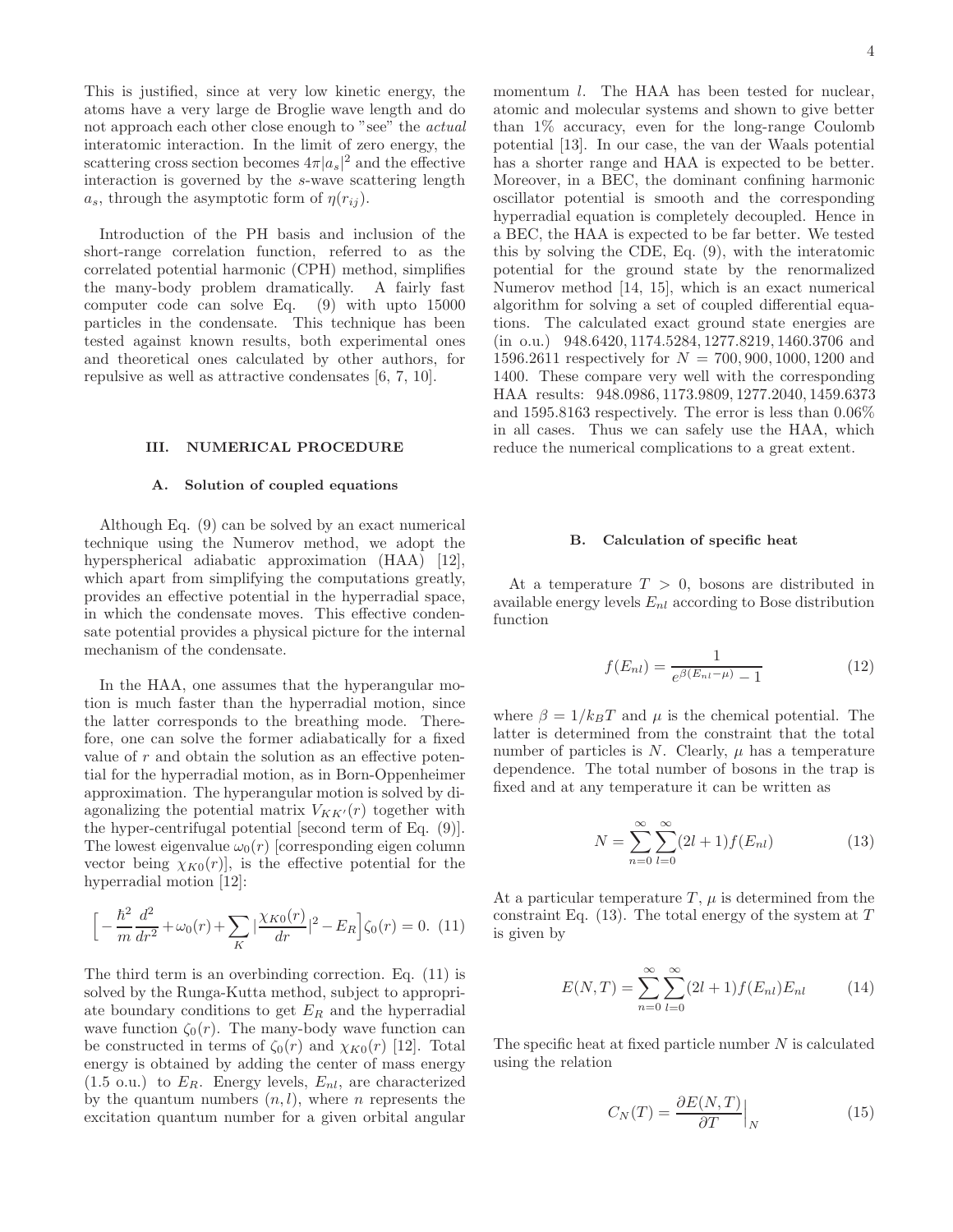Using  $(12)$ ,  $(14)$ ,  $(15)$  one can obtain the heat capacity as

$$
C_N(T) = \beta \sum_{n=0}^{\infty} \sum_{l_n=0}^{\infty} \frac{(2l_n + 1)E_{nl_n} \exp\left(\beta(E_{nl_n} - \mu)\right)}{(\exp\left(\beta(E_{nl_n} - \mu)\right) - 1)^2}
$$

$$
\times \left[\frac{E_{nl_n} - \mu}{T} + \frac{\partial \mu}{\partial T}\right]
$$
(16)

where

$$
\begin{aligned} \frac{\partial \mu}{\partial T} &= \\ &-\frac{\sum_{m=0}^{\infty}\sum_{l\,m=0}^{\infty}(2l_{m}+1)(E_{ml_{m}}-\mu)\exp\left(\beta(E_{ml_{m}}-\mu)\right)(f(E_{ml_{m}}))^{2}}{T\sum_{p=0}^{\infty}\sum_{l\,p=0}^{\infty}(2l_{P}+1)\exp\left(\beta(E_{pl_{P}}-\mu)\right)(f(E_{pl_{P}}))^{2}} \end{aligned} \tag{17}
$$

For an ideal non-interacting bosonic gas containing N bosons in a three-dimensional isotropic harmonic well, the critical temperature  $T_c^0$  is well defined [2].  $\mu$  remains equal to the energy of the single particle ground state for  $T < T_c^0$  and start decreasing rapidly for  $T > T_c^0$ . In the standard text book treatment [1] the sums in eqs. (13-14) are replaced in the semi-classical approximation by integrals over energy, assuming a continuous energy spectrum. In a harmonic trap the energy spectrum is discrete and this assumption is not valid, particularly for small  $N$  at low energies. A correct treatment [5] shows that  $\mu$  decreases slowly from its maximum value (equal to the ground state energy) as T increases from zero, the rate of decrease becoming suddenly rapid at some temperature close to the reference temperature  $T_c^0$  corresponding to the same value of  $N$  [4]. Thus, in this case the critical temperature is not well defined. In the correct treatment, the heat capacity also becomes a smooth function of  $T$ , attaining a maximum at a temperature, at which  $\mu$  suddenly becomes a rapidly decreasing function of T. In the limit of large N, the behaviors of  $\mu(T)$  and  $C<sub>N</sub>(T)$  curves approach those of the text book treatment. The transition temperature  $T_c$  for a finite interacting system is defined as the temperature at which  $C<sub>N</sub>(T)$  is a maximum [5]

$$
\left. \frac{\partial C_N(T)}{\partial T} \right|_{T_c} = 0 \tag{18}
$$

For the numerical calculation for a chosen particle number N, the CPH equations are solved for a large number of energy levels – typically n running from 0 to 300 and l running from 0 to 200, subject to an upper energy cutoff value,  $E_{UL}$  (see below), so that  $E_{nl} < E_{UL}$ . Using previously calculated values of  $E_{nl}$ , Eq. (13) is solved for  $\mu$ , at a chosen temperature T, by a modified bisection method. Next  $E_{UL}$  is increased and the process repeated, until convergence in  $\mu$  is achieved. Using this upper energy cutoff,  $C_N(T)$  is determined using Eq. (16).

## IV. RESULTS AND DISCUSSIONS

We consider the attractive condensate of <sup>7</sup>Li atoms in the trap used in the experiment at Rice University [16].

The harmonic trap used was axially symmetric with  $\nu_x = \nu_y = 163$  Hz and  $\nu_z = 117$  Hz. For simplicity, we consider an isotropic trap with  $\nu = (\nu_x \nu_y \nu_z)^{\frac{1}{3}}$ . The experimental value of  $a_s$  is  $-27.3$  o.u. We use oscillator unit (o.u.) of length  $(\sqrt{\frac{\hbar}{m}})$  $\frac{\hbar}{m\omega}$ ) and energy  $(\hbar\omega)$ . As mentioned earlier, we choose van der Waals (vdW) potential for the interatomic interaction, with known value [3] of  $C_6 = 1.715 \times 10^{-12}$  o.u. The value of  $r_c$  is obtained by the procedure discussed following Eq. (8), so that calculated  $a_s$  has the experimental value [3]. Its numerical value is  $5.338 \times 10^{-4}$  o.u. The calculated effective potential,  $\omega_0(r)$  is plotted as a function of r in Fig. 1 for  $N = 1300$ . In the  $r \to 0$  limit,  $\omega_0(r)$  becomes



FIG. 1: (Color online) Calculated effective potential  $\omega_0(r)$ against r in o.u. for the attractive <sup>7</sup>Li condensate with  $N =$ 1300. The narrow and deep well near origin is shown in the inset (note that different scales are used).

strongly repulsive, due to the repulsive core of vdW potential and the hypercentrifugal repulsion of Eq. (9). As  $r$  increases, there is a deep narrow well (DNW) arising from the strong interatomic attraction at small values of r. This attraction is proportional to the number of pairs and hence increases rapidly as N increases. For still larger  $r$ , the effects of the kinetic pressure (including the centrifugal repulsion), interatomic attraction and the harmonic confinement together produce a metastable region (MSR). An intermediate barrier (IB) appears between the DNW and MSR. The DNW is very deep and narrow, hence it is shown as an inset in Fig. 1 (note large changes in scale for both horizontal and vertical axes). As N increases, the DNW becomes deeper, IB shallower and the minimum of the MSR higher. At the critical value  $N_{cr}$ , the maximum of IB and the minimum of MSR merge to form a point of inflexion and the MSR disappears. At this point, the condensate falls into the DNW, resulting in a collapse of the condensate and formation of clusters within the DNW. Our calculated value of  $N_{cr}$  is 1430. In panels (a) – (f) of Fig. 2, we demonstrate how the MSR shrinks, with  $N$  approaching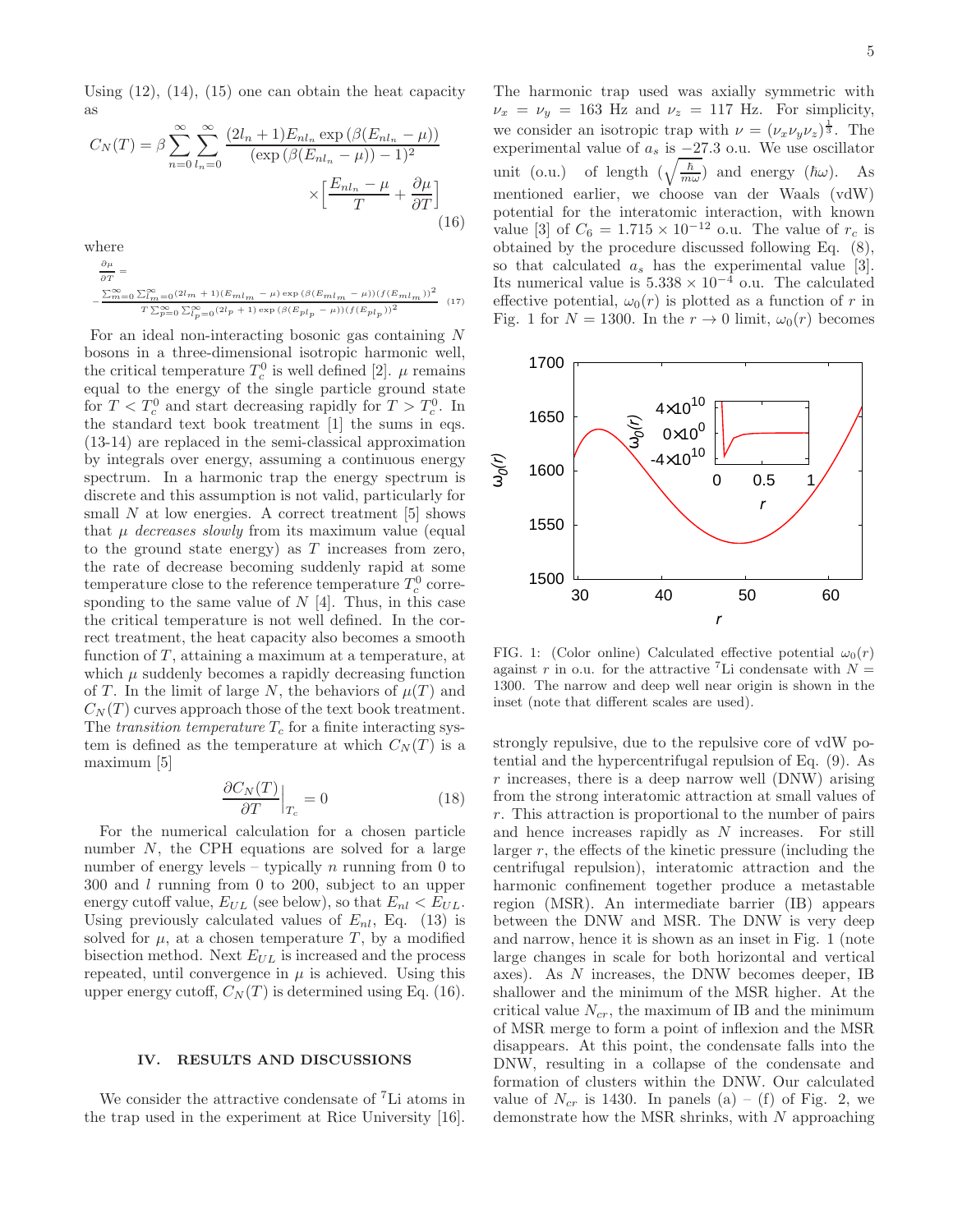

FIG. 2: (Color online) Plot of effective potential  $\omega_0(r)$  against  $r$  (both in appropriate o.u.) for the attractive <sup>7</sup>Li condensate with  $N = 500, 1300, 1400, 1410, 1420$  and 1426 in panels (a) – (f) respectively, showing how the MSR shrinks in depth and width. Note that different scales have been used in different panels, to bring out the features of the MSR as  $N \to N_{cr}$ .

 $N_{cr}$ , for  $N = 500, 1300, 1400, 1410, 1420,$  and 1426 respectively. From Fig. 2, one notices that both the depth and width of MSR decrease as N increases towards  $N_{cr}$ . Hence the number of bound energy levels supported by the MSR decreases rapidly with  $N$  (see also Fig. 7).

However, the effective potentials shown in Fig. 1 and Fig. 2 are obtained for  $l = 0$ . For higher l, the effective potential has a higher IB, arising from the l-dependent terms of the hyper-centrifugal repulsion [see Eq. (9)]. Thus the position of the MSR rises higher in energy as l increases, as can be seen in Fig. 3 for  $l = 0, 1, 2, 3, 4$  for a condensate containing 1420 atoms. Hence particles with  $l > 0$  can attain higher energy levels. Inclusion of these levels will have a profound effect on the heat capacity. If such energy states were ignored  $(i.e.,$  only the energy levels supported by the  $l = 0$  MSR considered), the heat capacity would reduce drastically and  $T_c$  would increase indefinitely as  $N \rightarrow N_{cr}$ , since all the atoms would be forced into the few remaining energy levels available for internal excitation. In our calculation, we have retained all energy levels supported by a given l. A question arises as to whether the metastable condensate can have large l values. Intuition indicates that, with increase of temperature, the system can absorb energy only by increasing its rotational kinetic energy, thereby



FIG. 3: (Color online) Plot of effective potential  $\omega^{l}(r)$  against  $r$  (both in appropriate o.u.) for the attractive  $\mathrm{^{7}Li}$  condensate with  $N = 1420$  atoms, corresponding to  $l = 0, 1, 2, 3, 4$ . The curves show how the IB increases as  $l$  increases.

increasing the stability of the metastable system with enhanced centrifugal repulsion. Increase of kinetic energy due to faster linear motion alone would cause the system to fall in the DNW near the center of the condensate. Compared with the non-interacting or repulsive condensates, the attractive condensate has a clear distinction, viz. while the number of hyperradial excitations for a given  $l$  in the former is not limited, it is drastically limited in the latter. Thus for an attractive condensate, there are fewer energy states, in which the system can reside. This causes  $(C_N)_{max}$  to increase initially for  $N \ll N_{cr}$  (when energy levels are not greatly restricted), but as  $N \to N_{cr}$ , it starts decreasing, after attaining a maximum. Fig. 4 shows how  $C<sub>N</sub>(T)$  depends on  $T$ , for selected values of  $N$ . It is seen that the transition temperature  $T_c$  increases gradually with  $N$ , but  $(C_N)_{max}$  increases up to  $N = 1300$  and for larger N, it starts decreasing. When  $N \ll N_{cr}$ , the nature is similar to that of a repulsive condensate [4], since in this case, the number of available energy levels are still large enough (the top most energy level – including  $l \neq 0$  – in the MSR has an energy much greater than  $k_BT$ ), so that the top most levels are still practically unoccupied and there is scope for further internal excitation as T increases. Consequently  $T_c$  increases gradually with  $N$ , as in the repulsive case. As N approaches  $N_{cr}$ , the number of energy levels supported by the MSR decreases rapidly and there is less scope for absorbing energy internally as T increases. Hence  $(C_N)_{max}$  decreases and  $T_c$  increases faster, as  $N$  increases towards  $N_{cr}$ . At higher temperatures, higher l states are excited, which push atoms further outwards, increasing the average interatomic separation. Consequently, the system behaves ultimately as a non-interacting Bose gas. Thus the asymptotic value of  $C_N(T)$  becomes  $3Nk_B$ . In Fig. 4, we plot the dimensionless quantity  $C_N(T)/(N k_B)$  against T (in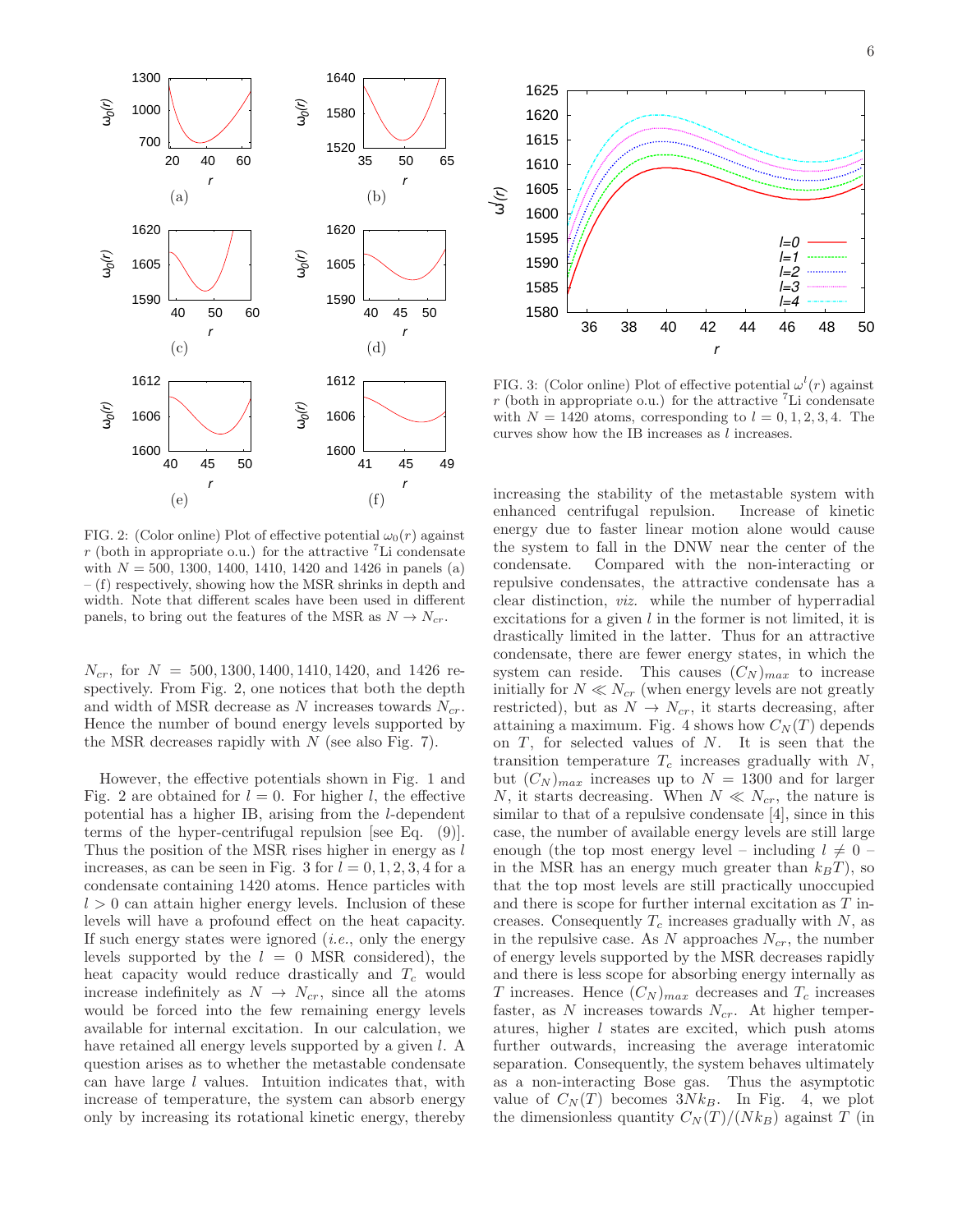

FIG. 4: (Color online) Plot of heat capacity  $C<sub>N</sub>(T)/(Nk_B)$ (dimensionless) against  $T$  (in nK), for indicated number of <sup>7</sup>Li atoms in the metastable condensate.

nK) for <sup>7</sup>Li condensate with  $N = 500, 1000, 1300, 1350$ and 1400. The features discussed above are clearly visible. One notices that the behavior for  $N < 1300$ is similar to that of a repulsive condensate, but as N exceeds 1300, the curves become flatter near their



FIG. 5: (Color online) Plot of the peak heat capacity,  $(C_N)_{max}/(Nk_B)$  (dimensionless), against the number N of bosons in the attractive <sup>7</sup>Li condensate.

maxima and the peak value of  $C_N(T)/(N k_B)$ , namely,  $(C_N)_{max}/(N k_B)$ , decreases fairly rapidly, as  $N \rightarrow N_{cr}$ . All the curves appear to converge to the Bose gas limit. But a closer scrutiny shows that the curves for  $N = 1350$  and 1400 show a slight downward trend. This is due to a limitation in the higher energy cut-off used in our calculation. In Fig. 5, we plot calculated  $(C_N)_{max}/(N k_B)$  as a function of N. It is seen that this quantity increases gradually up to  $N = 1300$ . Beyond this value,  $(C_N)_{max}/(N k_B)$  decreases fairly rapidly as  $N \to N_{cr}$ . A plot of transition temperature  $T_c$  (in nK) as a function of  $N$  is shown in Fig. 6. Initially  $T_c$  increases



FIG. 6: (Color online) Plot of transition temperature (in nK) versus  $N$  for the attractive  ${}^{7}$ Li condensate.

linearly for  $N < 1300$ . As discussed above, this behavior is expected for small  $N$ , as in the case of a repulsive condensate. But for  $N > 1300$ ,  $T_c$  increases rapidly. Both the decrease of  $(C_N)_{max}$  and faster increase of  $T_c$ are due to reduction in the number of available energy



FIG. 7: (Color online) Plot of total number of available  $l = 0$ energy levels versus N, close to  $N_{cr}$  for the attractive <sup>7</sup>Li condensate.

levels as N approaches  $N_{cr}$ . We demonstrate this in Fig. 7 for the  $l = 0$  energy levels as N increases from 1200 to  $N_{cr}$ . The decrease in the number of available energy levels forces a larger fraction of the bosons to be in the ground state as  $T$  increases [see Eq.  $(13)$ ]. This causes a decrease of  $(C_N)_{max}$  and an increase of  $T_c$ , as  $N \to N_{cr}$ .

A possible scenario of the attractive condensate as its temperature is gradually increased is the following. The standard definition of critical number  $N_{cr}$  referred to in the literature, corresponds to the  $l = 0$  condensate at zero temperature. As  $T$  is gradually raised, the system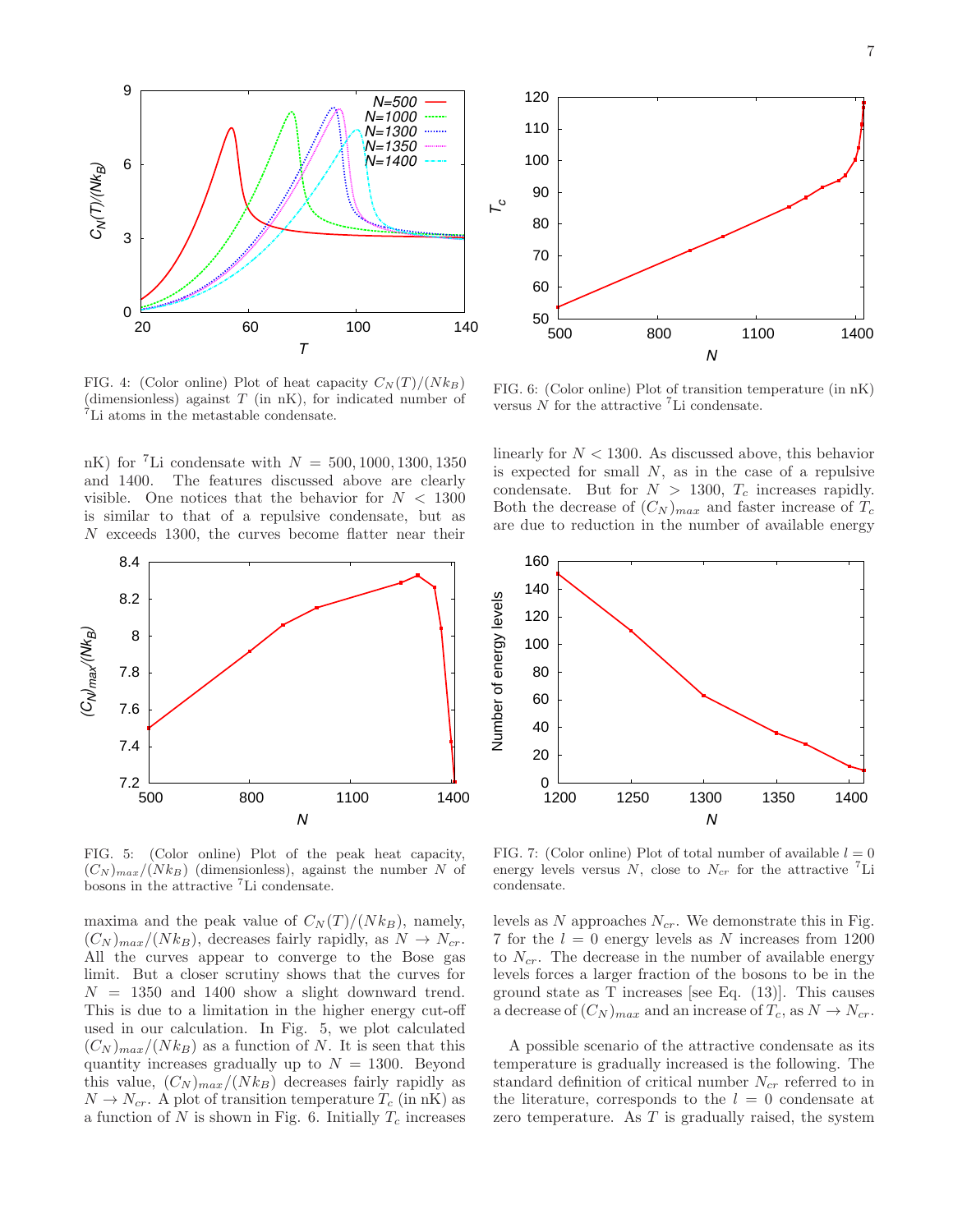absorbs energy by occupying higher available energy levels upto the top of the MSR. However, there is a finite life time of atoms in higher energy levels due to tunneling through the IB into the DNW. Thus there will be a decrease in the number of atoms in the MSR. The rate of loss of atoms will increase with the energy of the level, as also with  $N$  (increase of  $N$  will lower the IB). The usual definition of heat capacity,  $C<sub>N</sub>(T)$ , is the rate of change of internal energy with respect to T [Eq. (15)], for a fixed number  $N$  of atoms in the condensate. This definition is unambiguous for a repulsive or non-interacting condensate, since in these cases there is no loss. However, since the loss is appreciable for an attractive condensate for N close to  $N_{cr}$ , or if T is such that  $k_BT$  is comparable with the highest excitation energy allowed by the IB, this definition demands that atoms be pumped into the condensate at the same rate as the loss rate from the condensate. Such an experimental procedure has not been adopted yet. However, for  $N \ll N_{cr}$  and  $T \ll T_c$ , the highest appreciably occupied levels will have negligible tunneling probability into the DNW. Under these conditions, the metastable attractive condensate is fairly long lived and the standard definition of  $C<sub>N</sub>(T)$  is acceptable. Hence standard experimental techniques can be adopted. Thus our results presented in Figs.  $4 - 6$  are experimentally verifiable in the small  $N$ , small  $T$  limit. We have presented, for theoretical completeness, results for N close to  $N_{cr}$  and for T beyond  $T_c$ . The question of how the system can absorb energy internally for such values of N and T was already discussed above.

### V. CONCLUSIONS

In this work, we report a detailed calculation of the heat capacity  $C_N(T)$  of an attractive Bose-Einstein condensate containing  $N$  atoms of <sup>7</sup>Li. The correlated potential harmonics method, which is appropriate for the dilute BEC, has been used. The effective potential, in general, supports a large number of energy levels. At  $T = 0$ , the lowest energy level accommodates all the bosons. As temperature increases, particles are distributed in higher energy levels, according to Bose distribution formula. Thus the internal energy of the system increases. Heat capacity  $C<sub>N</sub>$  for a fixed number N of particles in the condensate is defined as the temperature derivative of the total internal energy. For a repulsive condensate trapped by an ideal harmonic oscillator, the effective potential has no upper cut off. Hence the energy levels are not limited in energy. Consequently, total internal energy and  $C_N$  increase as temperature increases upto  $T_c$ . For  $T > T_c$ , the ground state occupation becomes suddenly microscopic (negligible) and the system behaves like a harmonically trapped Bose gas. Hence  $C_N$  decreases rapidly above  $T_c$ , reaching its asymptotic value  $3N k_B$ . Thus  $C_N$  first increases, reaches a maximum value  $(C_N)_{max}$  and then decreases rapidly to its asymptotic value, as T increases

from zero.

For  $N < N_{cr}$  bosons with mutual attraction, a metastable condensate is formed in the metastable region (MSR) of the effective potential. On the left of the MSR, an intermediate barrier (IB), followed by a deep narrow well and finally a strongly repulsive core appear, as one approaches the center of the condensate. For  $N \ll N_{cr}$ , the IB is very high and the minimum of the MSR is very low, so that the metastable well is sufficiently deep compared with thermal excitation energy  $k_BT_c$  at  $T_c$ , and a large number of energy levels are supported. Hence for  $T \leq T_c$ , even the most thermally excited particles do not feel the effect of the IB and  $C_N$  increases gradually, as in the repulsive case.

With increase of temperature, the system with a fixed N absorbs energy internally by increasing the occupation probability of higher energy levels supported by the metastable region of the effective potential. Atoms in energy levels close to the top of the intermediate barrier have appreciable probability to tunnel into the deep narrow well, causing the condensate to loose atoms. But such levels are not occupied with any appreciable probability if  $N \ll N_{cr}$  and  $T \ll T_c$ . Hence such a condensate is quasi-stable and  $C<sub>N</sub>(T)$  calculated for a fixed N is appropriate. When the rate of atom loss from the condensate is appreciable, standard definition of heat capacity at constant N requires feeding the attractive condensate with additional atoms at a rate such as to compensate for the loss rate. Although this is not the usual experimental technique, we investigate such cases for a complete theoretical study. In such a situation, there are drastic changes. The peak value of  $C<sub>N</sub>(T)$  (the temperature at which this occurs is the transition temperature  $T_c$ ) initially increases gradually with  $N$ , then after reaching a maximum, decreases fairly rapidly near  $N_{cr}$ . On the other hand, for small  $N$ ,  $T_c$  increases almost linearly up to  $N \sim 1300$ . For larger N, the transition temperature increases rapidly with  $N$ . We provide an explanation of this behavior, based on the microscopic mechanism of absorption of internal energy, as T increases. As N increases towards  $N_{cr}$ , the depth and width of the metastable well decrease rapidly. As a result, the number of energy levels supported by the metastable well decreases rapidly. This tends to increase  $T_c$ , since fewer energy levels are available for absorption of internal energy, and bosons are forced to be in lower energy levels as T increases. Rapid reduction of available energy levels as  $N \rightarrow N_{cr}$ , causes quicker saturation of internal energy of the condensate. Consequently, the maximum of  $C<sub>N</sub>(T)$ decreases rapidly as  $N \to N_{cr}$ .

# VI. ACKNOWLEDGEMENT

We would like to thank Dr. Parongama Sen for useful discussions. SG acknowledges CSIR (India) for a Ju